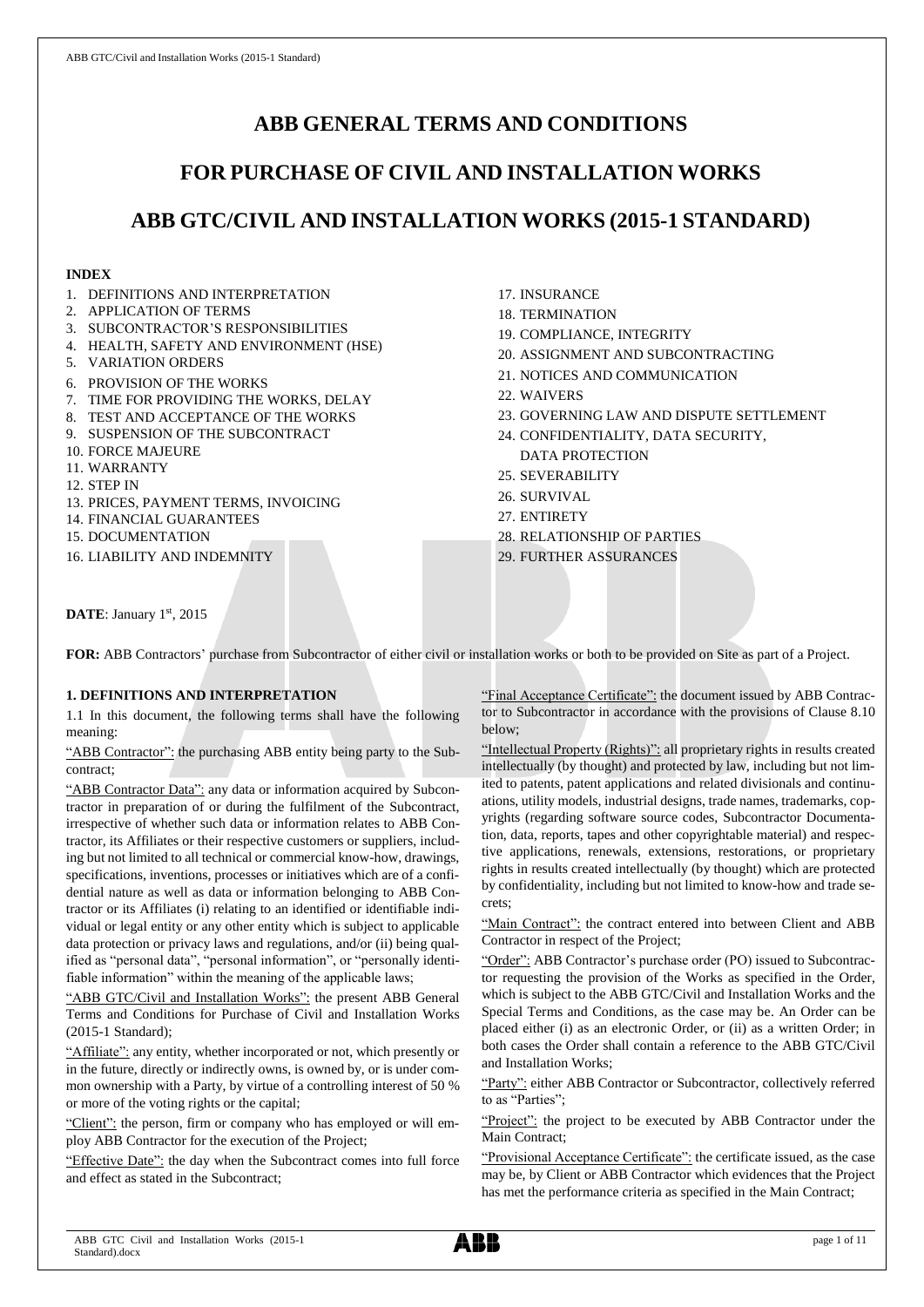"Schedule": the time for completion of the Works as specified in the Subcontract;

"Site": the location where Subcontractor shall provide the Works;

"Subcontract": a written contract, comprising of:

- Subcontract Execution Document,
- Special Terms and Conditions,
- ABB GTC/Civil and Installation Works,
- Annexes.

and/or the Order, which is accepted by Subcontractor (either expressly by written statement or impliedly by fulfilling the Subcontract in whole or in part);

"Subcontractor": the party of the Subcontract responsible for providing the Works;

"Subcontractor Documentation": any HSE manuals, user guides, drawings, calculations, technical data, logic diagrams, progress reports, quality confirmation certificates, and any such other documents as required under the Subcontract and/or applicable laws;

"Subcontractor Equipment": all tools and temporary on Site facilities required for providing the Works;

"Subcontract Price": the price to be paid by ABB Contractor to Subcontractor as specified in the Subcontract;

"Taking-Over Certificate": the document issued by ABB Contractor in accordance with Clause 8.8 below;

"Variation Order": a change to the Subcontract such as to alter the Schedule, and to amend, to omit, to add to, or otherwise to change the Works or any parts thereof;

"Works": the scope of work as specified in the Subcontract, including all labour, material, equipment and services and the Subcontractor Documentation.

1.2 Unless otherwise specified in the present ABB GTC/Civil and Installation Works or the Subcontract:

1.2.1 References to Clauses are to Clauses of the ABB GTC/Civil and Installation Works;

1.2.2 Headings to Clauses are for convenience only and do not affect the interpretation of the ABB GTC/Civil and Installation Works;

1.2.3 The use of the singular includes the plural and vice versa.

1.3 Capitalized terms used in the ABB GTC/Civil and Installation Works and the Subcontract shall have the meaning and shall be interpreted in the way described under Clause 1.1 above or as otherwise expressly defined in the ABB GTC/Civil and Installation Works, or the Subcontract.

# **2. APPLICATION OF TERMS**

2.1 The Subcontract, including the ABB GTC/Civil and Installation Works, shall be the exclusive terms and conditions upon which ABB Contractor is willing to deal with Subcontractor, and the terms of the Subcontract, including the ABB GTC/Civil and Installation Works, shall govern the contractual relationship between ABB Contractor and Subcontractor.

2.2 No terms or conditions endorsed upon, delivered with or contained in Subcontractor's quotations, acknowledgements or acceptances, specifications or similar documents will form part of the Subcontract, and Subcontractor waives any right which it otherwise might have to rely on such other terms or conditions.

2.3 Any amendment to the Subcontract or deviations from the provisions of the Subcontract shall have no effect unless expressly agreed in writing by the Parties.

## **3. SUBCONTRACTOR'S RESPONSIBILITIES**

3.1 Subcontractor shall provide the Works:

3.1.1 in accordance with the applicable laws and regulations, including but not limited to statutes, ordinances, permits or approvals (collectively, the "Applicable Laws") of any federal, state, local or other authority or labour union applicable to the Works, and shall keep ABB

Contractor indemnified against all penalties and liabilities of any kind for non-compliance with any such Applicable Laws. To the extent that such regulations are advisory rather than mandatory, the standard of compliance to be achieved by Subcontractor shall be in compliance with the generally accepted best practice of the relevant industry. The Schedule for the provision of the Works and the Subcontract Price shall be adjusted to take account of any increase or decrease in cost or delay resulting from a change in the Applicable Laws which materially affect Subcontractor in the performance of its obligations under the Subcontract, provided however that adjustments relevant to the provision of the Works are obtained by ABB Contractor from Client under the Main Contract:

3.1.2 in accordance with the quality standards stated under Clause 11.1 and further specified in the Subcontract;

3.1.3 free from defects and from any rights of third parties;

3.1.4 on the dates specified in the Schedule;

3.1.5 as per bill of quantities specified in the Subcontract;

3.1.6 in accordance with ABB Contractor's instructions which may be issued from time to time; and

3.1.7 by skilled, experienced and competent engineers, foremen and labour, hired in numbers necessary for the proper and timely provision of the Works.

3.2 Subcontractor shall not substitute or modify any of the Works or make any changes to the Works without ABB Contractor's prior written approval.

3.3 Subcontractor shall carry out and be responsible for the Works. If during the approval procedure ABB Contractor/Client requires any modifications of the submitted design in the frame of the completeness and functionality of the Works such modifications shall be deemed to be included in the Subcontract Price. Subcontractor shall prepare drawings, calculations, patterns, models, and other Subcontractor Documentation and information of a similar nature, in sufficient detail to satisfy all Applicable Laws and regulatory approvals and to provide ABB Contractor and Client and other persons concerned with sufficient information to install, maintain and otherwise use the completed Works.

3.4 Subcontractor shall satisfy itself as to all specifics of the Site and all other aspects of the Project insofar as they affect the Works or the execution of the Subcontract. Subcontractor shall also satisfy itself as to the means of access to the Site, the accommodation and telecommunication equipment which may be required, the extent and nature of work, which specific kind of labour, material, equipment and services are required and available for providing the Works and whether Subcontractor has reasonably considered all such aspects in the Subcontract Price, including but not limited to temporary power and water supply and sufficient storage area for which Subcontractor shall be responsible.

3.5 Subcontractor's failure to examine the Site or obtain all information required, shall not relieve Subcontractor neither from the responsibility of estimating properly the cost of providing the Works, nor from the responsibility for additional costs arising out of or in connection with such omission, nor from the responsibility for the performance of the Subcontract. Neither ABB Contractor nor Client assumes any responsibility whatsoever concerning the sufficiency or accuracy of such investigations, the records thereof, or of any interpretations set forth. Neither ABB Contractor nor Client offers any guarantee or warranty, either expressed or implied, that the conditions indicated by such investigations, or the records thereof, are representative of conditions existing throughout the Site. Subcontractor understands and expressly acknowledges that unforeseen developments may occur and that conditions different from those indicated may be encountered.

3.6 Subcontractor shall be deemed to have examined and taken into consideration all relevant conditions, risks, contingencies, legal requirements, necessary schedules, drawings and plans and all other circumstances which may influence or affect the provision of the Works

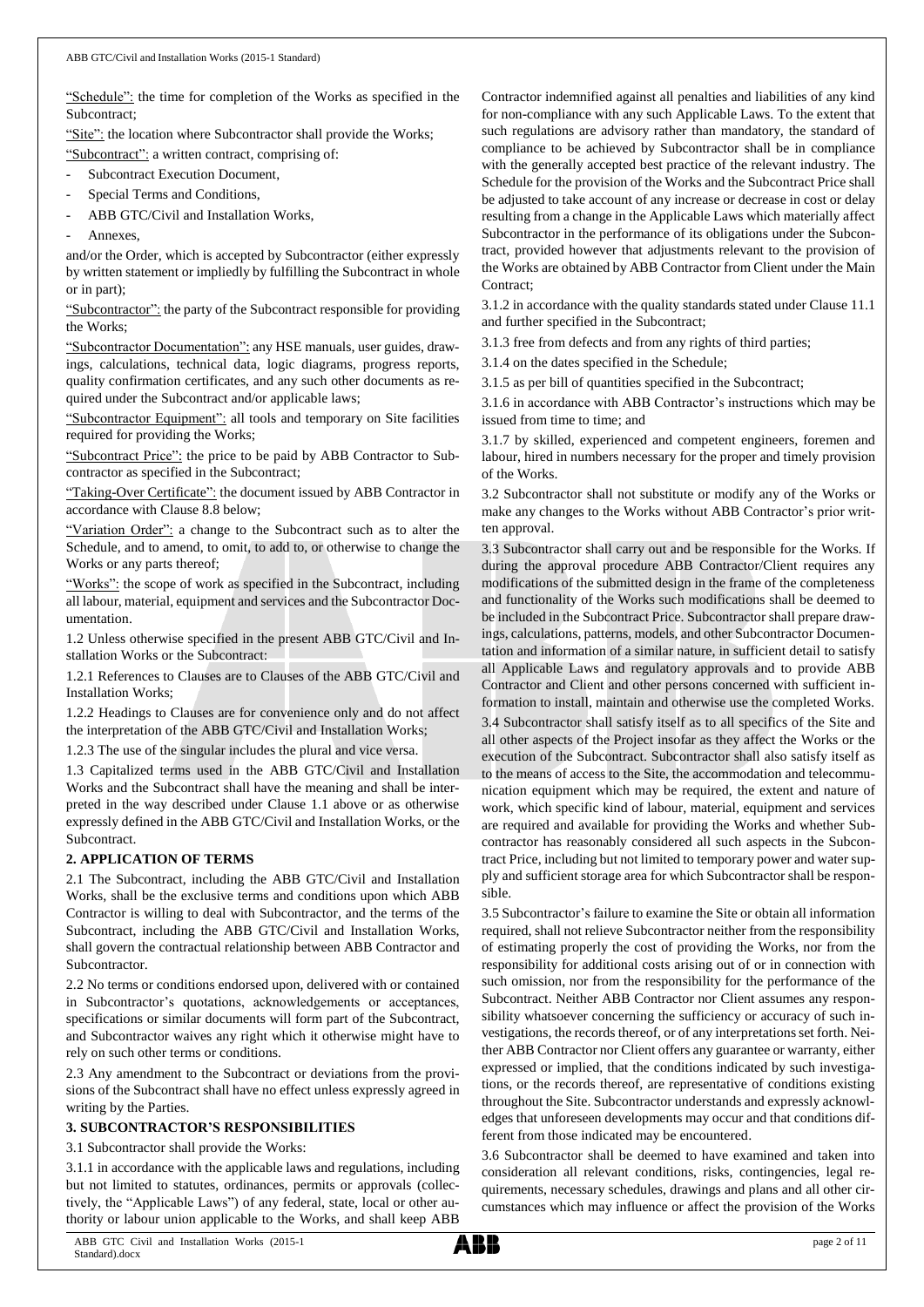or its obligations under the Subcontract, and to have obtained on its own responsibility all additional information and details which Subcontractor requires for the execution and completion of the Subcontract. ABB Contractor shall not be responsible for any costs or losses due to failure of Subcontractor to obtain such information.

3.7 Subcontractor shall give all notices and obtain and pay for all permits, visas, licences and fulfil all other requirements necessary for providing the Works.

3.8 Subcontractor shall hire and provide sufficient number of competent, experienced and/or certified personnel for the provision of the Works. Subcontractor shall hire competent representatives to supervise the provision of the Works at Site and shall give notice to ABB Contractor about the names of such representatives. Upon ABB Contractor's request Subcontractor shall remove forthwith from the Site any person who, in the opinion of ABB Contractor, misconducts or is incompetent or negligent. Any person so removed shall be replaced within fifteen (15) calendar days by a competent substitute. All costs relating to such removal shall be borne by Subcontractor.

3.9 Subcontractor shall have available all Subcontractor Equipment required for the provision of the Works. Such Subcontractor Equipment brought to Site for the purpose of executing the Works shall not be removed without ABB Contractor's prior written approval.

3.10 Subcontractor shall access the Site only with ABB Contractor's prior written approval. ABB Contractor shall grant Subcontractor access to the respective portions of the Site (as may be required in accordance with the Schedule) to enable Subcontractor to perform its obligations under the Subcontract.

3.11 Subcontractor shall pay and be responsible for the suitability and availability of access routes to the Site as well as for any special or temporary rights of way required by, for or in connection with access to the Site and performance of its obligations under the Subcontract. Subcontractor shall take precautions to keep all public or private roads or tracks clear of any spillage or droppings from its traffic. All such spillage or droppings which occur shall be cleared immediately at Subcontractor's risk and expense.

3.12 Subcontractor shall bear the risk of loss of or damages to the Works until issuance of the Provisional Acceptance Certificate or six (6) months from issuance of the Taking-Over Certificate whichever occurs first. Notwithstanding the foregoing, Subcontractor shall be responsible for any loss of or damages to the Works caused by Subcontractor after issuance of the Provisional Acceptance Certificate or six (6) months after Taking-Over Certificate whichever occurs first.

3.13 Subcontractor shall properly cover up and protect until issuance of the Taking-Over Certificate any section or portion of the Works which is exposed to loss or damage due to weather or other causes and shall take every reasonable precaution to protect such section or portion of the Works.

3.14 Subcontractor shall co-operate with ABB Contractor's request in scheduling and providing the Works to avoid conflict or interference with work provided by other contractors and third parties at Site.

3.15 If the provision of the Works depends on proper provision of equipment or execution of works by ABB Contractor, Client or third parties, Subcontractor shall, prior to proceeding with the affected part of the Subcontract, promptly report in writing to ABB Contractor any apparent discrepancies or defects in equipment or execution of work or material. Otherwise such equipment or execution of works shall be deemed to be accepted by Subcontractor.

3.16 Subcontractor shall be responsible for handling of materials and equipment supplied by ABB Contractor. This includes unloading and loading at the Site stores, store keeping and transportation within the Site. Subcontractor shall at its own expense provide store buildings and fence around the storage area and maintain a suitable store recording system. The stores shall be open at all times for inspection by ABB Contractor or Client. Upon arrival of materials and equipment on Site,

Subcontractor shall perform an inspection and any defects and deficiencies are to be recorded on the receipt. Unless such remarks on the receipts are noted, materials and equipment shall be deemed to have been received in good order and condition. From this moment such materials and equipment shall be deemed to be handed over and in the custody of Subcontractor. Any loss or damage shall be immediately reported to ABB Contractor. Subcontractor shall be responsible for the security measures at Site and shall bear the risk of loss or damage of anything brought to Site by Subcontractor, and all material and equipment unloaded by Subcontractor.

3.17 Upon ABB Contractor's request, Subcontractor shall remove without undue delay any material, equipment, scaffolding, debris etc. arising from the provision of the Works to avoid hindrance in access to the Works, routes, buildings or elsewhere.

3.18 Before issuance of the Taking-Over Certificate Subcontractor shall clean the Site to the satisfaction of ABB Contractor.

3.19 If any portion of the Works is covered or otherwise made inaccessible contrary to the request of ABB Contractor or to requirements of the Subcontract, such portion must, upon written request of ABB Contractor, be uncovered for ABB Contractor's inspection and thereafter be covered again, all at Subcontractor's cost. If any portion of the Works has been covered or otherwise made inaccessible which ABB Contractor has not specifically requested to inspect prior to being covered, ABB Contractor may request to inspect such Work and it shall be uncovered by Subcontractor. If such Work is found to be in accordance with the Subcontract, the reasonable direct cost of uncovering and covering shall, after issuance of a Variation Order, be for the account of ABB Contractor. If such Work is found not to be in accordance with the Subcontract, Subcontractor shall bear such costs.

3.20 Subcontractor shall be responsible for any activities performed by its employees in relation to the Subcontract, and in particular the following shall apply:

3.20.1 Subcontractor assumes full and exclusive responsibility for any accident or occupational disease occurred to its employees in relation to the performance of the Subcontract.

3.20.2 It is expressly agreed that the Subcontract does not imply any employment relationship between ABB Contractor and Subcontractor, or between ABB Contractor and Subcontractor's employees assigned to the execution of the Subcontract. ABB Contractor shall remain free of any direct or indirect responsibility or liability for labour, social security or taxes with respect to Subcontractor and its employees assigned to the performance of the Subcontract.

3.20.3 Subcontractor shall hire in its own name all employees required to perform effectively the Subcontract, who shall under no circumstances act as ABB Contractor's employees.

3.20.4 Subcontractorshall be solely and exclusively responsible for any claims and/or lawsuits filed by its employees and – unless caused by ABB Contractor's gross negligence or intentional act – hold ABB Contractor entirely safe and harmless from such claims and/or lawsuits. Subcontractor undertakes to voluntarily appear in court, recognizing its status as sole and exclusive employer, and to provide ABB Contractor with any and all requested documentation necessary to ensure proper legal defence of ABB Contractor in court.

3.20.5 ABB Contractor is authorized to make any payments due to Subcontractor's employees performing the Subcontract, in order to avoid lawsuits. Such payments may be made through withholding Subcontractor's credits, through offsetting or in any other way. Subcontractor shall provide any support requested by ABB Contractor with regard to such payments and indemnify ABB Contractor for any payments made.

# **4. HEALTH, SAFETY AND ENVIRONMENT (HSE)**

4.1 Subcontractor shall comply and ensure compliance by any of its employees and subcontractors with all applicable laws relating to HSE throughout the performance of the Subcontract.

4.2 Subcontractor shall comply with (i) ABB Contractor's HSE instructions for the Site and ABB's Code of Practice for Safe Working (as

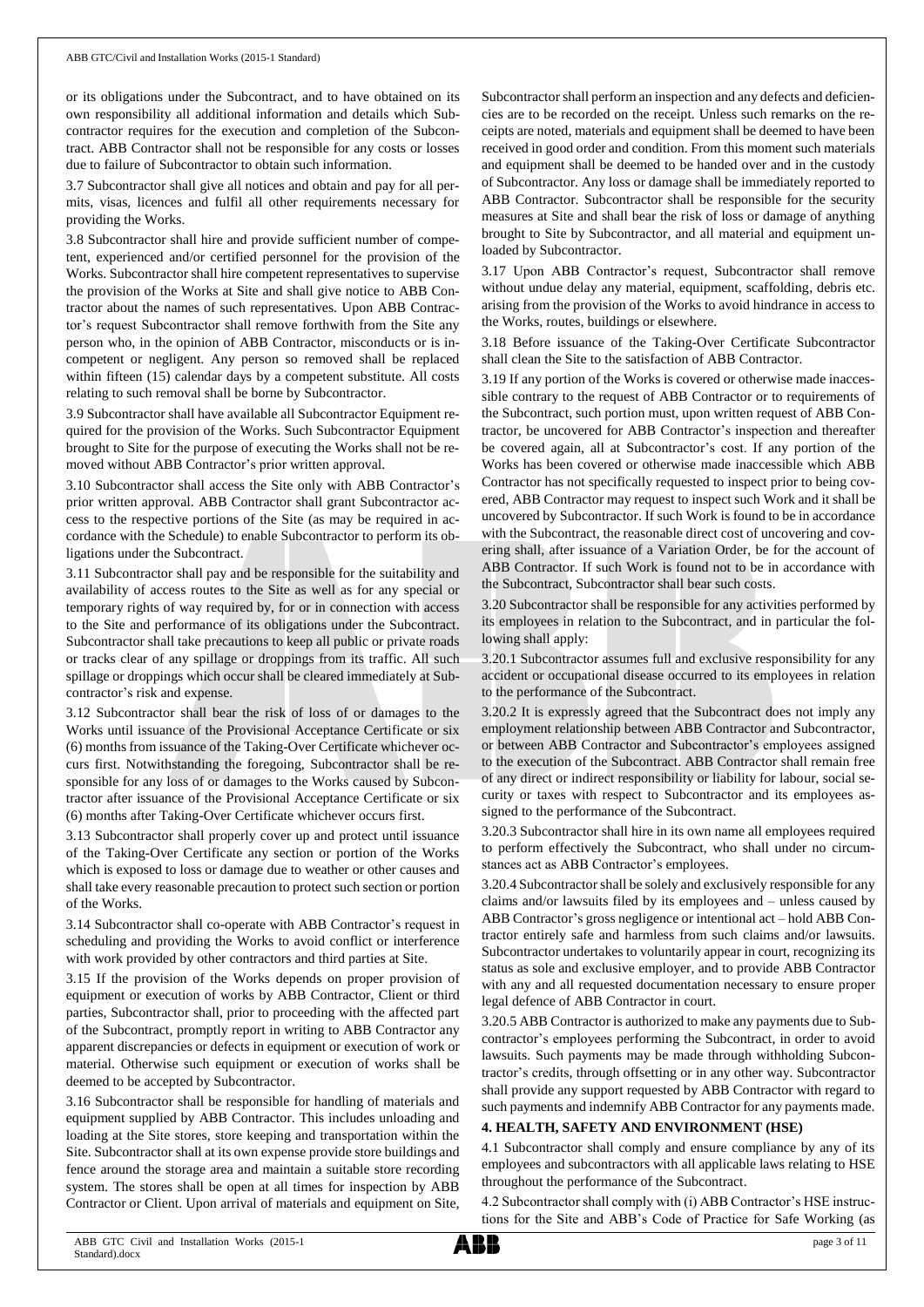referred to in the Special Terms and Conditions), (ii) Client's instructions concerning HSE at Site and (iii) applicable industry standards and good engineering practice.

4.3 Subcontractor shall allocate sufficient and qualified HSE resources to satisfy its obligations with regard to HSE. Resources allocation shall be reviewed periodically by Subcontractor and shared with ABB Contractor to ensure HSE requirements can be met. Subcontractor shall ensure that all its personnel, and its subcontractors' personnel, working on Site shall have received relevant training and induction before being allowed to work on Site. Subcontractor shall immediately remove from Site any person who, in ABB Contractor's opinion, fails to comply with the provisions of the relevant legislation, regulations and rules as appropriate or such other HSE legislation, which from time to time may be in force.

4.4 Subcontractor shall be solely responsible for the health and safety of all its employees and subcontractors at Site and shall immediately advise ABB Contractor and the relevant authority, if so required, of the occurrence of any accident, incident or near-miss on or about the Site or otherwise in connection with the provision of the Works. Within twenty four (24) hours after the occurrence of any such accident, incident or near-miss, Subcontractor shall furnish ABB Contractor with a written report, which shall be followed within fourteen (14) calendar days by a final report. Subcontractor shall also provide such a report to the appropriate authority when required. This procedure shall not relieve Subcontractor from the full responsibility to protect persons and property, and from its liability for damages.

4.5 Subcontractor shall hire only persons free from contagious diseases. Subcontractor shall, if requested by ABB Contractor, perform medical examination of its employees and provide ABB Contractor with the results of such examination, unless such provision would violate applicable laws.

4.6 Subcontractor shall maintain the whole area of its operations in a clean, tidy and safe condition and arrange all items necessary for providing the Works in an orderly manner. Any rubbish, waste material, debris, etc. generated from providing the Works shall be systematically cleared off the working areas and Subcontractor shall be responsible for disposing material in accordance with Applicable Laws. In addition, any such substance or material that could cause damage or harm to the environment shall be stored, transported, treated and removed to, at and from the Site in the most environmental friendly way possible and in accordance with Applicable Laws. Subcontractor shall also clear all its items constituting a fire hazard from Site. If Subcontractor fails to immediately comply with written instructions to clear materials, ABB Contractor shall clear such materials at Subcontractor's risk and expense.

4.7 Subcontractor shall notify ABB Contractor of all hazardous materials (as such term is defined in applicable laws or regulations) which are contained in the Works. Subcontractor shall furnish ABB Contractor with copies of all applicable material safety data sheets and provide any appropriate special handling instructions for the Works no later than ten (10) calendar days prior to the provision of the Works.

### **5. VARIATION ORDERS**

5.1 ABB Contractor may issue, in the standard form provided in the Annexes, Variation Orders to Subcontractor to alter the Schedule, to amend, omit, add to, or otherwise change the Works or any parts thereof. Subcontractor shall carry out such Variation Orders only upon receipt of written Variation Order and continue to be bound by the provisions of the Subcontract. The value of each Variation Order shall then be added to or deducted from the Subcontract Price, as appropriate and specified in Clause 5.2. The Variation Order shall, as the case may be, express the amount of time by virtue of which the Schedule shall be shortened or extended.

5.2 Payments or credits for any variations covered by a Variation Order shall be calculated in accordance with the following order: (i) agreed unit price list as defined in the Subcontract, (ii) lump sum to be agreed

between ABB Contractor and Subcontractor, (iii) on a time and material basis or, (iv) if necessary, as a combination of these methods. If the agreed unit price list does not cover the subject matter of the Variation Order, an additional price shall be determined by ABB Contractor on the basis of prices in the list for similar goods, and added to the unit price list.

5.3 Variations requested by ABB Contractor in a reasonable time period shall not result in extension of time for performance of Subcontractor's obligations.

5.4 If Subcontractor believes that any order, request, act or omission of ABB Contractor involves or constitutes a change to the Subcontract, Subcontractor shall within five (5) calendar days of such order, request, act or omission forward a written proposal for a Variation Order in respect of such change to ABB Contractor. Subcontractor shall not be entitled to additional compensation in respect of costs and/or time incurred, unless ABB Contractor issues a Variation Order as a result of Subcontractor's proposal and Subcontractor complies strictly with the notice provisions of this Clause.

5.5 Subcontractor shall not postpone or delay the performance of a Variation Order on the grounds of dispute, or that it is subject to acceptance by Subcontractor, or agreeing to the value amount, and/or time extension to Schedule.

## **6. PROVISION OF THE WORKS**

6.1 Subcontractor shall provide the Works and meet the Schedule both as specified in the Subcontract. Partial performance is not accepted unless confirmed or requested by ABB Contractor in writing.

6.2 Subcontractor shall submit for ABB Contractor's approval a detailed execution plan (including agreed milestones and activities with duration and planned resources as specified in the Subcontract) for the performance of the Subcontract and shall assist ABB Contractor with regard to the scheduling and planning process, and cooperate with ABB Contractor in all respects of the Subcontract scheduling and planning.

6.3 Unless requested otherwise, Subcontractor shall at least weekly in the form requested by ABB Contractor, report the status of the provision of the Works. The report shall provide a statement regarding the timely provision of the Works (including photos of the Works), bill of quantities managed during that month and bill of quantities to be managed during the next month, and steps proposed for expediting whenever required. The report shall also show the numbers and categories of workers assigned to defined activities as well as the numbers and categories of machinery and equipment at Site. Subcontractor shall anticipate that the Works may be interfered with or incidentally delayed from time to time due to concurrent performance of work by others. The report shall be provided to ABB Contractor within five (5) calendar days from the end of the month covered by the report. If the provision of the Works or any part thereof is behind the Schedule, Subcontractor shall submit in writing a recovery plan specifying its activities for reaching compliance with the Schedule. Upon ABB Contractor's request, Subcontractor shall provide ABB Contractor at any time with all information regarding the provision of the Works. ABB Contractor shall have the right to withhold payments under the Subcontract if Subcontractor fails to submit any of the reports.

6.4 Subcontractor must indicate latest at the time of acceptance of the Subcontract the customs tariff numbers of the country of consignment and the countries of origin for all Works. For controlled Works, the relevant national export control numbers must be indicated and, if the Works are subject to U.S. export regulations, the U.S. Export Control Classification Numbers (ECCN) or classification numbers of the International Traffic In Arms Regulations (ITAR) must be specified. Proofs of preferential origin as well as conformity declarations and marks of the country of consignment or destination are to be submitted without being requested; certificates of origin upon request.

# **7. TIME FOR PROVIDING THE WORKS, DELAY**

7.1 If Subcontractor does not comply with the Schedule, ABB Contractor reserves the right to instruct Subcontractor in writing to expedite its

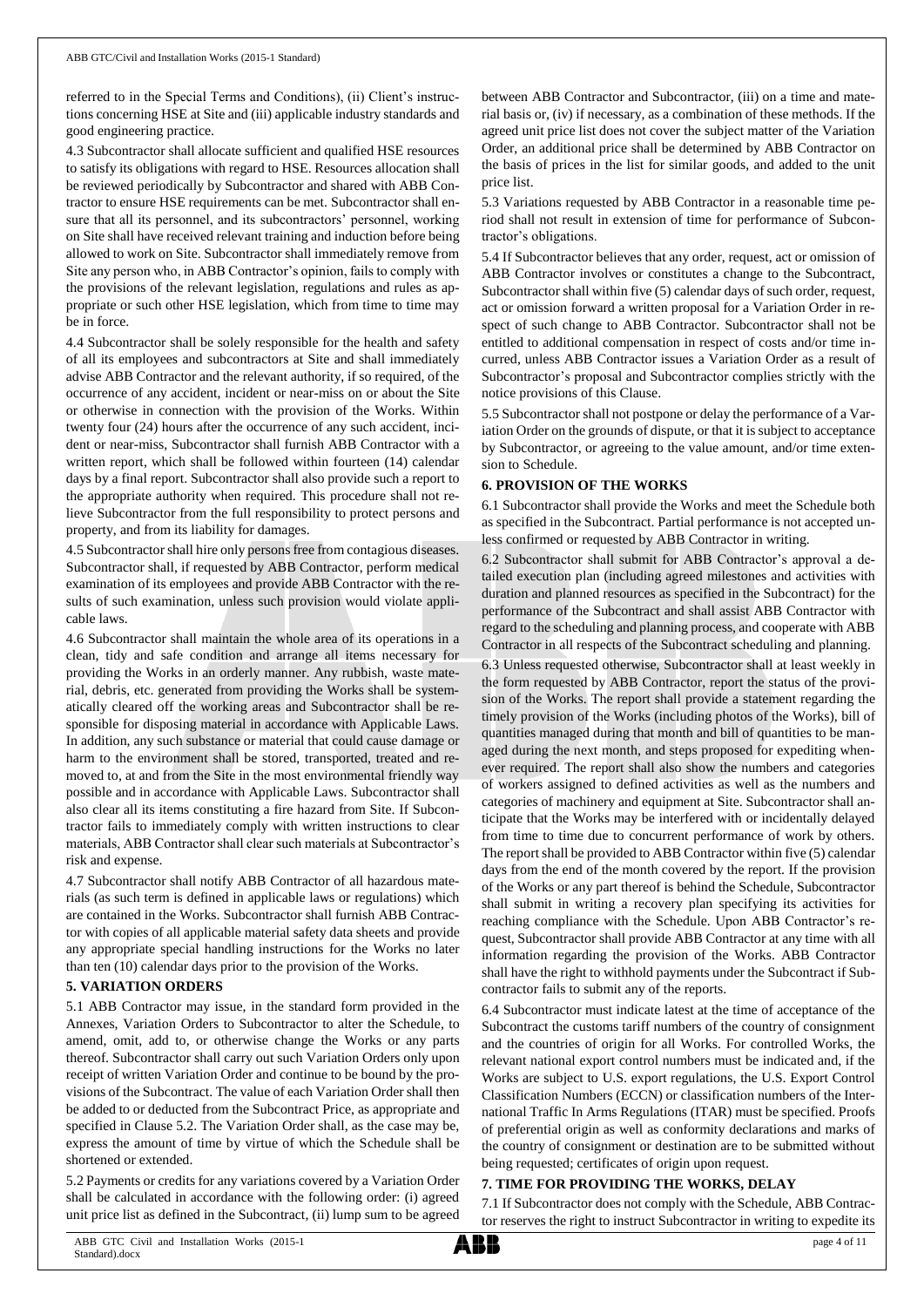performance under the Subcontract. Subcontractor shall take such measures (in accordance with ABB Contractor's instructions) as required for acceleration of progress so as to complete the provision of the Works, or the relevant part thereof, on time. Subcontractor shall not be entitled to any additional payment for taking such steps to accelerate the work to meet the Schedule. Subcontractor shall notify ABB Contractor in writing within twenty four (24) hours of the occurrence and cause of any delay and also to make every effort to minimise or mitigate the costs or the consequences of such delay.

7.2 If Subcontractor fails to provide the Works in accordance with the Schedule, Subcontractor shall pay liquidated damages to ABB Contractor for this default. The liquidated damages shall be payable at a rate specified in the Subcontract. Subcontractor shall pay the liquidated damages upon written demand or upon receipt of an invoice from ABB Contractor. The amount of liquidated damages may be deducted by ABB Contractor from any payments due or which may become due to Subcontractor, or from Subcontractor's financial guarantees, without prejudice to any other recovery method. The payment of such liquidated damages shall not relieve Subcontractor from any of its obligations and liabilities under the Subcontract.

7.3 If the delay in providing the Works is such that ABB Contractor is entitled to maximum liquidated damages and if the Works are still not provided, ABB Contractor may in writing demand provision of the Works within a final reasonable period which shall not be less than one week.

7.4 If Subcontractor does not provide the Works within such final period and this is not due to any circumstance for which ABB Contractor is responsible, then ABB Contractor reserves the right to:

7.4.1 terminate the Subcontract pursuant to Clause 18 (Termination);

7.4.2 refuse any subsequent provision of the Works which Subcontractor attempts to make;

7.4.3 recover from Subcontractor any costs or expenditure incurred by ABB Contractor in obtaining the Works in substitution from another Subcontractor;

7.4.4 claim in addition to liquidated damages under Clause 7 for any additional costs, losses or damages incurred whatsoever by ABB Contractor which are reasonably attributable to Subcontractor's failure to comply with the Subcontract.

7.5 ABB Contractor shall also have the right to terminate the Subcontract by notice in writing to the Subcontractor, if it is clear from the circumstances that there will occur a delay in providing the Works which under Clause 7 would entitle ABB Contractor to maximum liquidated damages.

### **8. TEST AND ACCEPTANCE OF THE WORKS**

8.1 Subcontractor shall perform tests as required in the Special Terms and Conditions, and any other tests required to meet regulations, codes and standards or deemed necessary by ABB Contractor to verify that the Works comply with the Subcontract.

8.2 At any time prior to completion of the Works, ABB Contractor and/or Client's nominee shall have the right to (i) inspect the Works upon providing reasonable notice, and/or (ii) test the Works, or any parts or materials thereof, as required in the Special Terms and Conditions.

8.3 If the results of such inspection or test cause ABB Contractor to be of the opinion that the Works do not comply or are unlikely to comply with the Subcontract, ABB Contractor shall inform Subcontractor and Subcontractor shall immediately take such action as is necessary to ensure compliance with the Subcontract. In addition Subcontractor shall carry out such necessary additional inspection or testing at Subcontractor's own cost whereby ABB Contractor and Client shall be entitled to be present. ABB Contractor's costs (including Client's costs) of attending such additional inspection and testing of the Works shall be for Subcontractor's account.

8.4 Subcontractor shall prepare and transfer to ABB Contractor within fifteen (15) calendar days from the Effective Date of the Subcontract a detailed schedule of all tests, including a drawing showing the test arrangement for the test procedure stating all instruments, equipment to be used, and indicating the estimated dates for the tests. Subcontractor shall furnish all instruments, labour, material and assistance required for inspection and witness of testing of the Works.

8.5 Subcontractor shall inform with a minimum of four (4) weeks advance notice in writing ABB Contractor when the Works are ready for the agreed inspections and tests.

8.6 The costs of any tests shall be included in the Subcontract Price.

8.7 In the event the Works do not pass the tests, the Parties shall prepare and sign a protocol after the acceptance test indicating all relevant test results and the deficiencies and defects preventing ABB Contractor from issuing the Taking-Over Certificate. Subcontractor shall remedy the deficiencies and defects within the shortest time possible or by the date in ABB Contractor's Works defect notice.

8.8 ABB Contractor will issue a Taking-Over Certificate when the Site has been cleaned to the satisfaction of ABB Contractor, the Works have passed all applicable tests and Subcontractor has met all obligations under the Subcontract.

8.9 ABB Contractor in its sole discretion shall be entitled to issue the Taking-Over Certificate as a conditional acceptance, despite deficiencies and defects identified during the inspection and testing program. In such case the conditional character and the respective deficiencies and defects shall be expressly described in the Taking-Over Certificate, and Subcontractor shall remedy these deficiencies and defects within the shortest time possible, however not later than thirty (30) calendar days from the date of the (conditional) Taking-Over Certificate. ABB Contractor is entitled to withhold any outstanding payments until all these deficiencies and defects have been remedied. Should Subcontractor fail to remedy the same within the thirty (30) calendar days' time period, the issued (conditional) Taking-Over Certificate shall automatically be deemed to be null and void and ABB Contractor shall – without prejudice to any other rights or remedies it may have at law or under the Subcontract – be entitled (i) to treat the failure as a delay in completion, and (ii) to call any guarantees in its possession. The warranty period shall in no event commence under such (conditional) Taking-Over Certificate. After all defects and deficiencies have been remedied, the Taking-Over Certificate shall become effective.

8.10 ABB Contractor shall issue the Final Acceptance Certificate when all defects and deficiencies have been remedied, Subcontractor has met all obligations under the Subcontract and the warranty period has expired.

8.11 ABB Contractor in its sole discretion shall be entitled to issue the Final Acceptance Certificate as a conditional acceptance, despite deficiencies and defects identified during the inspection and testing program. In such case the conditional character and the respective deficiencies and defects shall be expressly described in the (conditional) Final Acceptance Certificate, and Subcontractor shall remedy these deficiencies and defects within the shortest time possible, however not later than thirty (30) calendar days from the date of the (conditional) Final Acceptance Certificate. ABB Contractor is entitled to withhold any outstanding payments until all these deficiencies and defects have been remedied. Should Subcontractor fail to remedy the same within the thirty (30) calendar days' time period, the issued (conditional) Final Acceptance Certificate shall automatically be deemed to be null and void and ABB Contractor shall – without prejudice to any other rights or remedies it may have at law or under the Subcontract – be entitled (i) to treat the failure as a delay in performance, (ii) to be compensated by Subcontractor for all costs, damages and losses incurred as a result of these deficiencies and defects, and (iii) to call any guarantees in its possession. After all defects and deficiencies have been remedied, the Final Acceptance Certificate shall become effective.

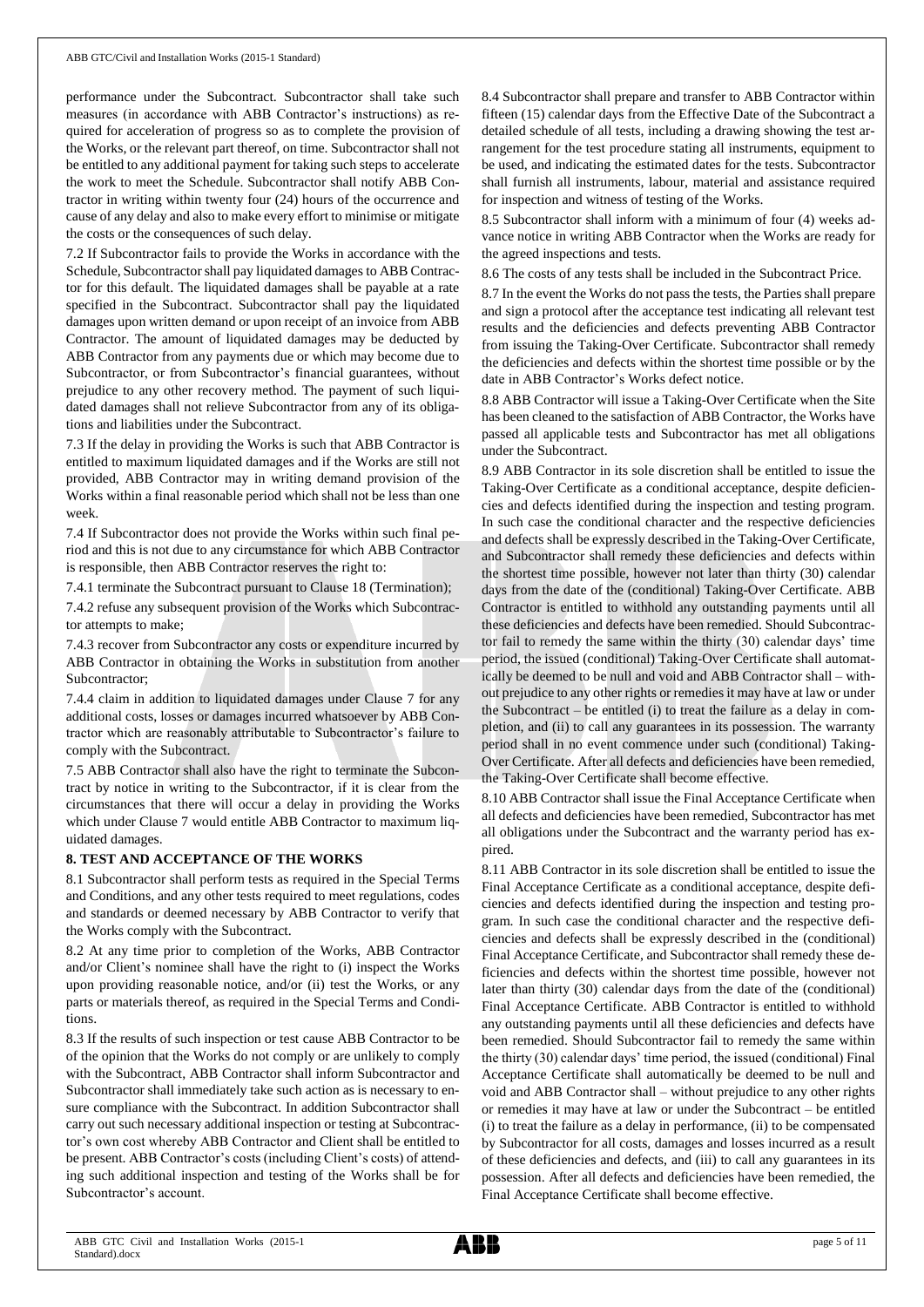8.12 No certificate, consent, approval or acceptance by ABB Contractor or its representatives other than the Final Acceptance Certificate duly signed by ABB Contractor's authorized representatives shall neither be deemed to constitute final approval and acceptance of the Works nor relieve Subcontractor from any of its obligations under the Subcontract.

8.13 Subcontractor shall have available and provide at its own expense sufficient equipment, workmen and services as required to obtain from ABB Contractor the Taking-Over Certificate and the Final Acceptance Certificate. Any extension of time requires written application of Subcontractor (including explanation of the reasons for not complying with the Schedule) and written approval of ABB Contractor.

8.14 ABB Contractor may under circumstances endangering the Works and/or the proper execution of the Subcontract, without any effect on the obligations of either Party under the Subcontract, take possession of any part of the Works at any time. Such possession shall not constitute acceptance of the Works and shall not relieve Subcontractor of any of its obligations and liabilities under the Subcontract.

8.15 Notwithstanding any approval, inspection, test or test sampling by ABB Contractor, Subcontractor shall remain fully responsible for the Works compliance with the Subcontract. This applies whether or not ABB Contractor has exercised its right of approval, inspection, testing and/or test sampling and shall not limit Subcontractor's obligations under the Subcontract. For the avoidance of doubt, approval, inspection, testing or test sampling of Works by ABB Contractor shall in no event exempt Subcontractor from or limit Subcontractor's warranties or liability in any way.

# **9. SUSPENSION OF THE SUBCONTRACT**

9.1 ABB Contractor shall have the right to suspend performance of the Subcontract at any time for convenience for a period of 90 calendar days in the aggregate without any compensation to Subcontractor. In case the suspension extends beyond 90 calendar days, Subcontractor shall be compensated by ABB Contractor for the direct and reasonable incurred costs of such suspension, such as cost of protection, storage and insurance. The agreed time for performance of the Subcontract or the concerned part thereof shall be extended by the time period of the suspension.

9.2 If the suspension of the Subcontract is caused or requested by Client, Subcontractor shall be entitled only to a compensation as specified in the Subcontract and to the extent paid by Client.

9.3 Subcontractor shall suspend the performance of the Subcontract or any part thereof, including postponing the provision of the Works, for such times and in such manner as ABB Contractor considers necessary (i) for proper HSE or execution of the Subcontract, or (ii) due to any default by Subcontractor, in which case Subcontractor shall bear all costs and be liable for the delay arising from such suspension.

9.4 During any suspension Subcontractor shall properly protect, insure and secure the Works.

9.5 Subcontractor is obliged to make every effort to minimise the consequences of any suspension.

9.6 Subcontractor shall have no right to suspend performance of the Subcontract.

# **10. FORCE MAJEURE**

10.1 Neither Party shall be liable for any delay in performing or for failure to perform its obligations under the Subcontract if the delay or failure results from an event of "Force Majeure", provided that the affected Party serves notice to the other Party within five (5) calendar days from occurrence of the respective event of Force Majeure.

10.2 "Force Majeure" means the occurrence of any of the following events, provided that they are unforeseeable and beyond the control of the Party affected that results in the failure or delay by such Party of some performance under the Subcontract, in full or part: flood, earthquake, volcanic eruption, war (whether declared or not), or terrorism.

10.3 The delayed Party will provide continuous updates on status and efforts to resolve the delay, and will ultimately be entitled to an extension of time only, and no monetary compensation for the delay. Each Party shall use its reasonable endeavours to minimise the effects of any event of Force Majeure.

10.4 If an event of Force Majeure occurs which exceeds twelve (12) months either Party shall have the right to terminate the Subcontract forthwith by written notice to the other Party without liability to the other Party.

# **11. WARRANTY**

11.1 Subcontractor warrants that:

11.1.1 the Works comply with the Subcontract, including but not limited to the specifications as stipulated in the Subcontract, and with good engineering practices, and that they retain the functionality and performance as expected by Client, and remain free from rights of third parties, including Intellectual Property Rights;

11.1.2 the Works are fit for the particular purpose of the Project, whether expressly or impliedly made known to Subcontractor in the Subcontract;

11.1.3 the Works are free and remain free from defects during the warranty period; and

11.1.4 the Works comply with Clauses 3.1.1 and 19 (Compliance, Integrity).

11.2 The warranty period shall be thirty six (36) months from the date ABB Contractor has obtained the Provisional Acceptance Certificate. If Provisional Acceptance Certificate cannot be achieved through no fault of Subcontractor, the warranty period shall be forty eight (48) months from the date of issuance of Taking-Over Certificate for the respective Works, and in the absence of such Taking-Over Certificate, the warranty period shall be forty eight (48) months from completion of the Works, which shall be achieved when the Works have been completed in accordance with the Subcontract, except for any outstanding work which is not attributable to Subcontractor's failure. Notwithstanding the foregoing, if the applicable law foresees a longer warranty period for the structural portion of the Works, such longer warranty period shall apply.

11.3 In the event of a breach of warranty, the entire warranty period of Clause 11.2 shall be restarted upon Client's and/or ABB Contractor's written confirmation that the Works are no longer defective. In all other cases the warranty period shall be extended by a time period which is equal to the time period from ABB Contractor's notice of breach of warranty to Subcontractor until ABB Contractor notifies Subcontractor in writing that the breach has been successfully remedied. For all other parts of the Works which cannot be used for the purposes of the Project as a result of a defect or damage, the same warranty extension shall apply.

11.4 Subcontractor shall, during a period of three (3) years after expiry of the warranty period, remain responsible for and shall remedy any defects in the Works which have not been detected by inspections or tests carried out and did not otherwise become obvious before the expiry of the warranty period, but are the result of non-compliance of the Works with the Subcontract prior to the expiry of the warranty period (hidden/latent defects).

11.5 Subcontractor assigns, transfers and conveys to ABB Contractor all of its rights, title and interests under any and all warranties with respect to the Works.

11.6 In case of non-compliance with the warranty provided under this Clause 11, ABB Contractor shall be entitled to enforce one or more of the following remedies at Subcontractor's own expense and risk:

11.6.1 to give Subcontractor the opportunity to carry out any additional work necessary to ensure that the terms and conditions of the Subcontract are fulfilled within twenty (20) calendar days from ABB Contractor's notice. If not otherwise agreed in writing by the Parties, such remedial work requires acceptance by ABB Contractor;

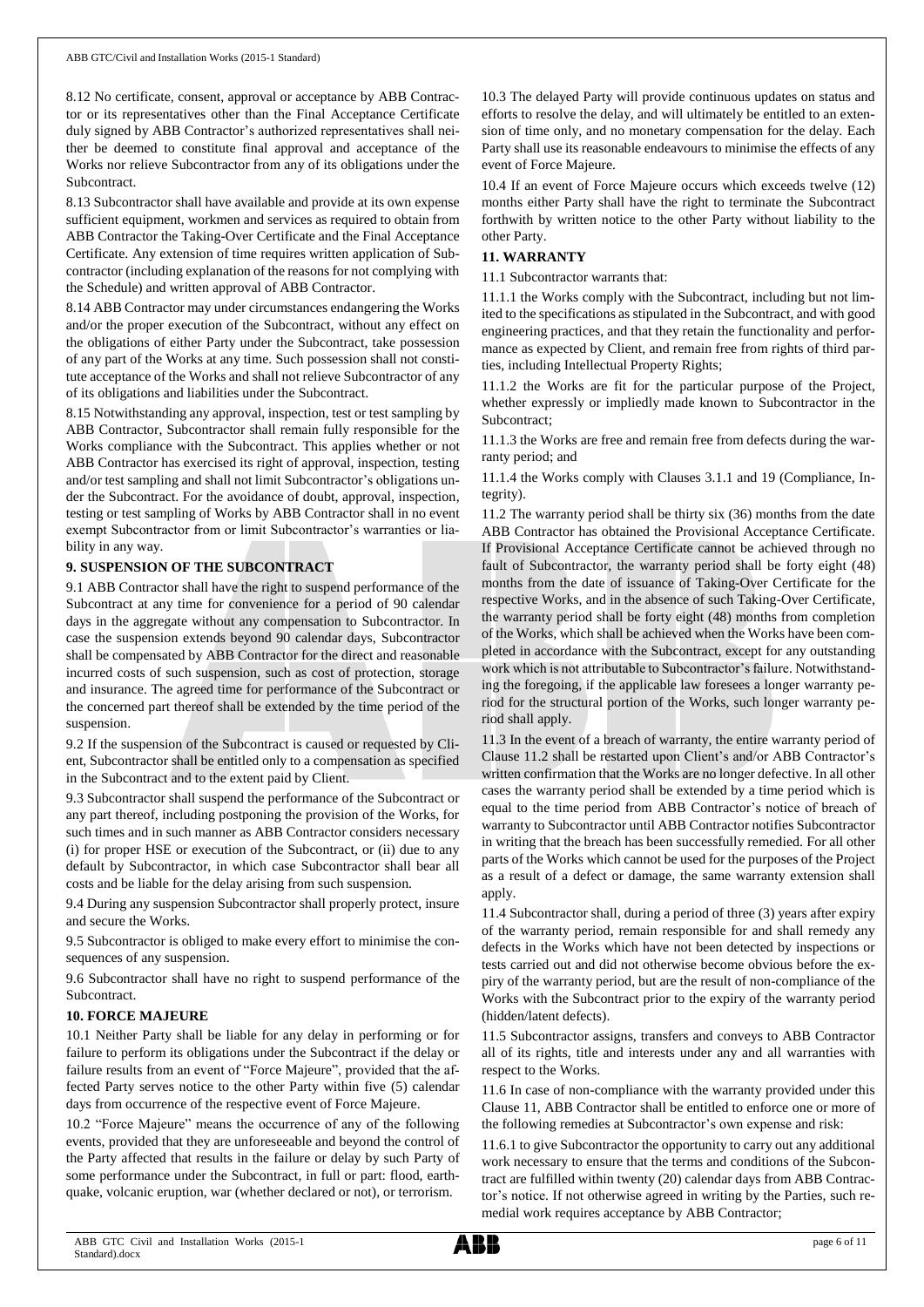11.6.2 to carry out (or to instruct a third party to carry out) any additional work necessary to make the Works comply with the Subcontract; 11.6.3 to obtain from Subcontractor prompt repair or replacement of the non-compliant Works by other Works conforming with the Subcontract, or to obtain such personnel in such numbers necessary for the proper and timely execution and completion of the Works. Any and all costs, including but not limited to costs of transportation to Site, disassembly, cleaning, upgrade, assembly, installation, testing, inspection, insurance, completion, and acceptance, which are connected with correcting defects or damages shall be to Subcontractor's account. This covers the time period until issuance of the Final Acceptance Certificate;

11.6.4 to refuse to accept any further provision of the Works, but without exemption from Subcontractor's liability for the defective Works for which ABB Contractor shall be entitled to a price reduction, instead of requiring their correction, replacement or removal. A Variation Order will be issued to reflect an equitable reduction in the Subcontract Price. Such adjustments shall be effected whether or not final payment has been made;

11.6.5 to claim such costs and damages as may have been sustained by ABB Contractor as a result of Subcontractor's breach or failure;

11.6.6 to terminate the Subcontract in accordance with Clause 18.1.

11.7 The rights and remedies available to ABB Contractor and contained in the Subcontract are cumulative and are not exclusive of any rights or remedies available under warranty, at law or in equity.

### **12. STEP IN**

If Subcontractor (a) fails to provide the Works or any part thereof in accordance with the Schedule or (b) fails to provide the Works in accordance with any requirements as provided in the Subcontract and, within seven (7) calendar days after receipt of written notice from ABB Contractor, Subcontractor fails to take satisfactory actions (acceptable to ABB Contractor) to commence correction of such default or neglect with diligence and promptness, ABB Contractor may, without prejudice to any other remedy or rights ABB Contractor may have, take the Works (or relevant part thereof) out of the hands of Subcontractor and employ other subcontractors to complete the Works (or relevant part thereof) or complete it by using its own resources. Any such work shall be performed at Subcontractor's risk and expense. ABB Contractor shall have the right to take possession at Subcontractor's premises of any uncompleted part of the Works and use all drawings, technical information related to the Works, materials, equipment and other property provided (or to be provided) or used by Subcontractor and use it as ABB Contractor deems fit in order to complete the Works. If the cost to ABB Contractor for so completing the Works shall exceed the amount which would have been due to Subcontractor if the Works had been completed by him, Subcontractor shall pay the amount of such excess to ABB Contractor or it will be deducted from any money due or money that will become due to Subcontractor or from any of Subcontractor's guarantees.

### **13. PRICES, PAYMENT TERMS, INVOICING**

13.1 The Subcontract Price shall be deemed to cover the fulfilment by Subcontractor of all its obligations under the Subcontract and include the costs of the Works specified and the costs for everything, including but not limited to supervision, fees, taxes, duties, transportation, profit, overhead, licences, permits, and travel, whether indicated or described or not, which is necessary for the provision of the Works.

13.2 The prices stipulated in the Subcontract are fixed unless otherwise provided in a Variation Order.

13.3 The payment terms and the applicable procedures shall be specified in the Subcontract.

13.4 Subcontractor shall submit invoices complying with Subcontractor's and ABB Contractor's applicable local mandatory law, generally accepted accounting principles and ABB Contractor requirements set forth in the Subcontract, which shall contain the following minimum information: Subcontractor name, address and reference person including contact details (telephone, e-mail etc.); invoice date; invoice number; Order number (same as stated in the Order); Subcontractor number (same as stated in the Order); address of ABB Contractor; quantity; specification of Works supplied; price (total amount invoiced); currency; tax or VAT amount; tax or VAT number; Authorized Economic Operator and/or Approved Exporter Authorization number and/or other customs identification number, if applicable.

13.5 Invoices shall be accompanied by interim release of liens or privileges and shall be issued to ABB Contractor as stated in the Subcontract. Invoices shall be sent to the invoice address specified in the Subcontract. The submission of an invoice shall be deemed to be a confirmation by Subcontractor that it has no additional claims, except as may already have been submitted in writing, for anything that has occurred up to and including the last day of the period covered by such invoice.

13.6 Subcontractor shall make payment in due time for all equipment and labour used in, or in connection with, the performance of the Subcontract in order to avoid the imposition of any lien or privilege against any portion of the Works and/or the Project. In the event of the imposition of any such lien or privilege by any person who has supplied any such equipment or labour, or by any other person claiming by, through or under Subcontractor, Subcontractor shall, at its own expense, promptly take any and all action as may be necessary to cause such lien or privilege to be released or discharged. Subcontractor shall furnish satisfactory evidence, when requested by ABB Contractor, to verify compliance with the above. In the alternative, ABB Contractor may pay to release the lien and withhold such amounts from Subcontractor.

13.7 ABB Contractor shall have the right to withhold the whole or part of any payment to Subcontractor which, in the opinion of ABB Contractor, is necessary for protection of ABB Contractor from loss on account of claims against Subcontractor, or failure by Subcontractor to make due payments to its sub-suppliers or employees, or not having paid taxes, dues and social insurance contributions. ABB Contractor reserves the right to set off such amount owed to Subcontractor, or withhold payment for Works not provided in accordance with the Subcontract. However, Subcontractor shall not be entitled to set off any amounts owed by ABB Contractor to Subcontractor, unless prior approval has been granted by ABB Contractor in writing.

13.8 Unless otherwise agreed in writing (or instructed by ABB Contractor in writing), Subcontractorshall carry on and maintain the timely provision of the Works during arbitration and any dispute or disagreement with ABB Contractor, including, without limitation, a dispute or disagreement about ABB Contractor's withholding of payments otherwise due to Subcontractor.

### **14. FINANCIAL GUARANTEES**

14.1 Subcontractor shall submit financial guarantees as required in the Special Terms and Conditions, within fifteen (15) calendar days from Effective Date of the Subcontract. The guarantees shall be issued by reputable banks accepted by ABB Contractor. The guarantees shall be unconditional, irrevocable and payable on first demand. Subcontractor's failure to provide such financial guarantees shall entitle ABB Contractor to claim compensation for costs and damages as may have been sustained by ABB Contractor as a result of Subcontractor's failure to provide such financial guarantees, without prejudice to any other rights ABB Contractor may have under the Subcontract. ABB Contractor may seek additional security from Subcontractor, such as a parent company or bank guarantee, in a form as provided in the Annexes.

14.2 The financial guarantees shall remain valid until issuance of the Final Acceptance Certificate by ABB Contractor. However, in case an advance payment guarantee is submitted, such guarantee shall remain valid until issuance of the Taking-Over Certificate.

14.3 In the event the Parties agree on increased prices, the financial guarantee shall be increased proportionally within twenty (20) calendar days from ABB Contractor's written confirmation of the increase of the respective prices, or otherwise the equivalent amount shall be deducted

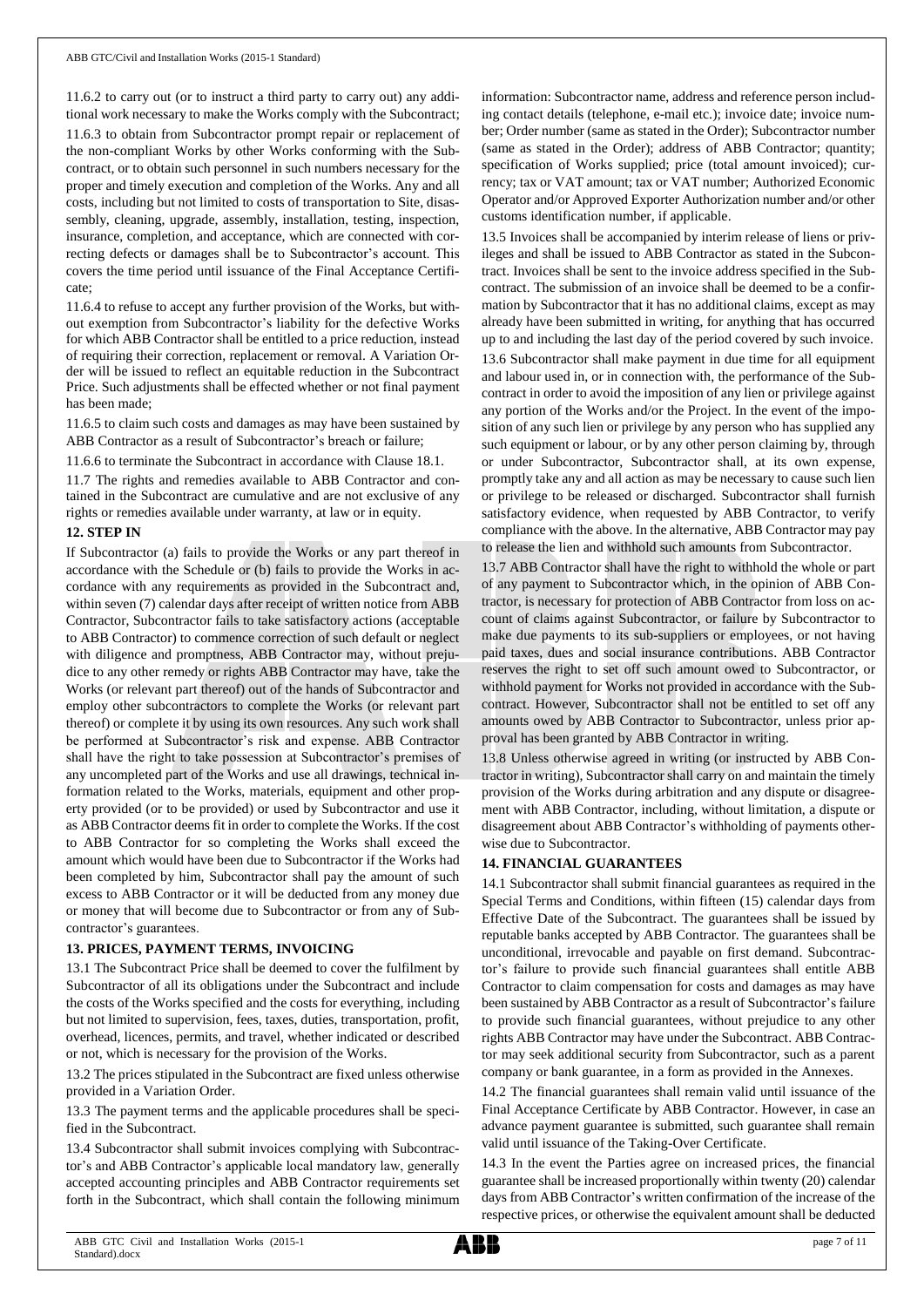from each invoice and become reimbursable upon issuance of the Final Acceptance Certificate.

14.4 All costs related to financial guarantees shall be for the account of Subcontractor.

## **15. DOCUMENTATION**

15.1 Subcontractor shall at its expense:

15.1.1 submit, as part of the Works, the Subcontractor Documentation. Delay in submitting the Subcontractor Documentation is regarded a delay in providing the Works and the consequences are as set out in Clause 7 (Time for Providing the Works, Delay);

15.1.2 prepare translation into English and/or any other language if so required by ABB Contractor;

15.1.3 immediately upon receipt of Client's and/or ABB Contractor's technical specification, carefully check such specifications and Subcontractor shall promptly notify ABB Contractor of any errors, omissions or discrepancies found in such specifications. ABB Contractor shall not bear any costs or liability in relation to any errors, omissions or discrepancies which Subcontractor ought to have found during its check;

15.1.4 provide ABB Contractor with updated copies of the drawings ("as-built") and specifications showing all changes and modifications made during the execution of the Subcontract;

15.1.5 prior to (and as a condition for) issuance of the Taking-Over Certificate or, if earlier, at the dates set out in the Subcontract, furnish to ABB Contractor one set of drawings showing all changes during the provision of the Works.

15.2 Where certificates are required, such certificates shall be submitted by and at the expense of Subcontractor. Such submittal shall be made in accordance with ABB Contractor's instructions. Certificates shall be subject to review and approval by ABB Contractor, and Subcontractor shall not provide the Works represented by such certificates without such review and approval. Certificates shall clearly identify the Works being certified and shall include but not be limited to the following information: Subcontractor's name, name of the item, manufacturer's name, and reference to the appropriate drawing, technical specification section and paragraph number, all as applicable.

15.3 All Subcontractor Documentation is subject to the provisions above as well as the review and approval by ABB Contractor.

15.4 Subcontractor shall not be entitled to any compensation for Works provided prior to such approval to the extent that Works have to be modified in the result of comments from ABB Contractor.

15.5 ABB Contractor shall approve or comment on Subcontractor Documentation within the number of days after receipt specified in the Subcontract, provided that the Subcontractor Documentation is in a status that enables ABB Contractor to decide if the submitted Subcontractor Documentation is to be approved or revised.

15.6 Subcontractor Documentation commented upon by ABB Contractor shall be corrected and resubmitted for approval within seven (7) calendar days from the date of receipt of the comments by Subcontractor.

15.7 Reviews and approvals by ABB Contractor do not constitute formal and final acceptance of the details, general design, calculations, analyses, test methods, certificates, materials or other concerned items of the Works and do not relieve Subcontractor from full compliance with its contractual obligations. Final acceptance of the Works is exclusively subject to issuance of Final Acceptance Certificate.

15.8 Any drawings and documents provided by ABB Contractor to Subcontractor shall remain the exclusive property of ABB Contractor and may not be used by Subcontractor for any other purpose than performing the Subcontract. Such drawings and documents must not be copied, reproduced or transmitted in whole or in part to any third party without the prior written consent of ABB Contractor. All drawings and documents provided by ABB Contractor to Subcontractor shall be returned to ABB Contractor upon ABB Contractor's request.

15.9 Subcontractor shall keep all Subcontractor Documentation at least for ten (10) years after issuance of the Taking-Over Certificate or any such longer time required by applicable law.

# **16. LIABILITY AND INDEMNITY**

16.1 Subcontractor shall indemnify ABB Contractor and Client against all liabilities, losses, damages, injuries, cost, actions, suits, claims, demands, charges or expenses whatsoever arising in connection with death or injury suffered by persons employed by Subcontractor or any of its sub-suppliers.

16.2 Without prejudice to applicable mandatory law or unless otherwise agreed between the Parties, Subcontractor shall compensate/indemnify ABB Contractor and Client for all liabilities, losses, damages, injuries, cost, actions, suits, claims, demands, charges or expenses whatsoever arising out of or in connection with the performance of the Subcontract and/or the Works (i) for Subcontractor's breaches of the Subcontract, and (ii) for any claim made by a third party (including employees of Subcontractor) against ABB Contractor in connection with the Works and to the extent that the respective liability, loss, damage, injury, cost or expense was caused by or arises from acts or omissions of Subcontractor and/or from the Works.

16.3 In the event of infringements of third party Intellectual Property Rights caused by or related to the Works:

16.3.1 Subcontractor shall reimburse ABB Contractor and Client for any liabilities, losses, damages, injuries, costs and expenses (including without limitation to any direct, indirect, or consequential losses, loss of profit and loss of reputation, and all interest, penalties and legal and other professional costs and expenses) arising out of such infringement. This obligation does not limit any further compensation rights of ABB Contractor or Client;

16.3.2 Without prejudice to ABB Contractor's right under the Subcontract, Subcontractor shall, upon notification from ABB Contractor, at Subcontractor's cost (i) procure for ABB Contractor the right to continue using the Works; (ii) modify the Works so that they cease to be infringing; or (iii) replace the Works by non-infringing Works.

16.4 Subcontractor shall be responsible for the acts, omissions, defaults, negligence or obligations of any of its sub-suppliers, its agents, servants or workmen as fully as if they were the acts, omissions, defaults, negligence or obligations of Subcontractor.

16.5 ABB Contractor reserves the right to set off any indemnity/liability claims under the Subcontract against any amounts owed to Subcontractor.

16.6 For any indemnity obligations, Subcontractor shall defend ABB Contractor and/or Client at its cost against any third party claims upon ABB Contractor's request.

# **17. INSURANCE**

17.1 Until issuance of the Final Acceptance Certificate and as required in the Special Terms and Conditions, Subcontractor shall maintain at its expense with reputable and financially sound insurers acceptable to ABB Contractor the following type of insurances: public liability insurance, statutory worker's compensation/employer's liability insurance.

17.2 All insurance policies shall be endorsed to include ABB Contractor as additional insured and provide a waiver of insurer's right of subrogation in favour of ABB Contractor. All insurance policies and waivers of recourse shall, upon request by ABB Contractor, be extended to also similarly apply to Client. Subcontractor shall no later than Effective Date provide to ABB Contractor certificates of insurance covering such policies as well as confirmation that premiums have been paid. Subcontractor shall also provide upon ABB Contractor's request copies of such insurance policies.

17.3 In case of loss and damage related to the covers in Clause 17, any and all deductibles shall be for Subcontractor's account.

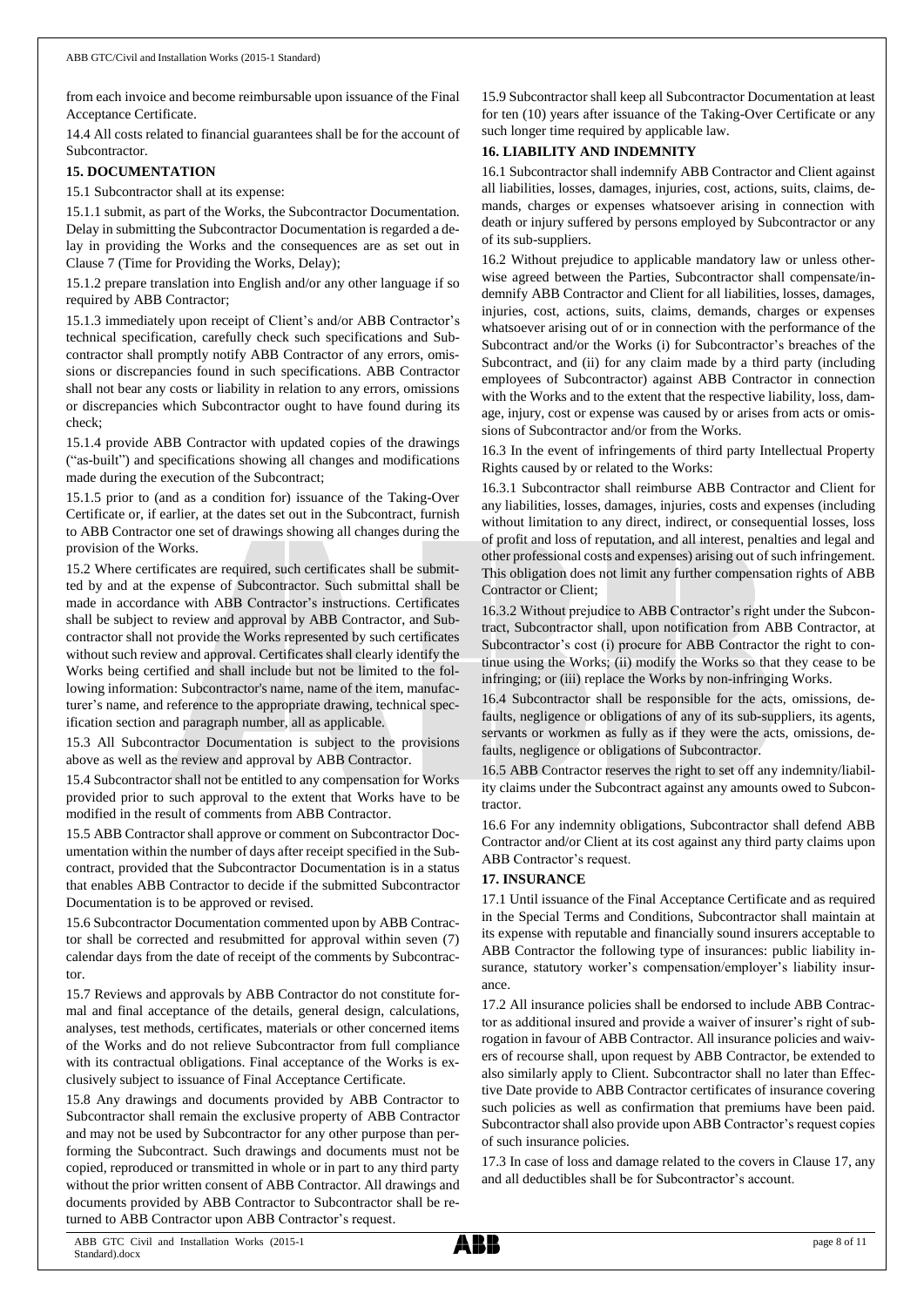17.4 Subcontractor shall furnish notice to ABB Contractor within thirty (30) calendar days of any cancellation or non-renewal or material change to the terms of any insurance.

17.5 All Subcontractor policies (except worker's compensation/employer's liability) shall be considered primary insurance and any insurance carried by ABB Contractor shall not be called upon by Subcontractor's insurers to contribute or participate on the basis of contributing, concurrent, double insurance or otherwise.

17.6 Should Subcontractor fail to provide insurance certificates and maintain insurance according to Clause 17, ABB Contractor shall have the right to procure such insurance cover at the sole expense of Subcontractor.

17.7 Any compensation received by Subcontractor shall be applied towards the replacement and/or restoration of the Works.

17.8 Nothing contained in this Clause 17 shall relieve Subcontractor of any liability under the Subcontract or any of its obligations to make good any loss or damage to the Works. The insured amounts can neither be considered nor construed as a limitation of liability.

### **18. TERMINATION**

18.1 Without prejudice to any other rights or remedies to which ABB Contractor may be entitled, ABB Contractor may terminate the Subcontract in the event that:

18.1.1 Subcontractor commits a breach of its obligations under the Subcontract, and fails to remedy that breach within ten (10) calendar days (unless otherwise stated under the Subcontract) of receiving written notice from ABB Contractor requiring its remedy; or

18.1.2 subject to Clause 7.3, the maximum amount of liquidated damages payable by Subcontractor is reached, or, subject to Clause 7.5, it is clear from the circumstances that a delay will occur in providing the Works which would entitle ABB Contractor to maximum liquidated damages; or

18.1.3 Subcontractor fails to provide, in response to demand by ABB Contractor, adequate assurance of Subcontractor's future performance, whereby ABB Contractor shall be the sole judge of the adequacy of said assurance; or

18.1.4 there is any adverse change in the position, financial or otherwise, of Subcontractor, whereby and without limitation:

a) Subcontractor becomes insolvent; or

b) an order is made for the winding up of Subcontractor; or

c) documents are filed with a court of competent jurisdiction for the appointment of an administrator of Subcontractor; or

d) Subcontractor makes any arrangement or composition with its creditors, or makes an application to a court of competent jurisdiction for the protection of its creditors in any way; or

18.1.5 Subcontractor ceases, or threatens to cease, performing a substantial portion of its business, whether voluntarily or involuntarily, that has or will have an adverse effect on Subcontractor's ability to perform its obligations under the Subcontract; or

18.1.6 any representation or warranty made by Subcontractor in the Subcontract is not true, or inaccurate and if such lack of truth or accuracy would reasonably be expected to result in an adverse impact on ABB Contractor, unless cured within ten (10) calendar days after the date of written notice of such lack; or

18.1.7 there is a change of control of Subcontractor.

18.2 Upon termination according to Clause 18.1, ABB Contractor shall be entitled to reclaim all sums which ABB Contractor has paid to Subcontractor under the Subcontract and to claim compensation for any costs, losses or damages incurred whatsoever in connection with such termination. Subcontractor shall at its own expense promptly remove from the Site all portions of the Works which are defective or otherwise not conforming with the Subcontract and which have not been corrected, unless removal is waived by ABB Contractor.

18.3 If Subcontractor does not proceed with the removal of defective or non-conforming Works or the respective parts immediately upon written notice from ABB Contractor, ABB Contractor may (or may instruct a third party to) remove them and store them at the expense of Subcontractor. If Subcontractor does not pay the cost of such removal and storage within ten (10) calendar days thereafter, ABB Contractor may upon ten (10) additional calendar days' written notice sell such items at auction or at private sale and shall account for the net proceeds thereof, after deducting all the costs of such sale and other costs that should have been borne by Subcontractor. If such proceeds of sale do not cover all costs of sale and other costs which Subcontractor should have borne, the difference shall be charged to Subcontractor. If payments then or thereafter due to Subcontractor are not sufficient to cover such amount, Subcontractor shall pay the difference to ABB Contractor.

18.4 Upon termination according to Clause 18.1, ABB Contractor may complete the Subcontract or employ other suppliers to complete the Subcontract. Any such work shall be performed at Subcontractor's risk and expense. ABB Contractor shall have the right to take possession at Subcontractor's premises and/or at Site of any uncompleted part of the Works and use all Subcontractor Documentation, Subcontractor Equipment and other property provided (or to be provided) or used by Subcontractor and use it as ABB Contractor deems fit in order to complete the Works. If the cost to ABB Contractor for so completing the Works shall exceed the amount which would have been due to Subcontractor had the Works been completed by Subcontractor, Subcontractor shall pay the amount of such excess to ABB Contractor or it will be deducted from any money due or money that will become due to Subcontractor or from any of Subcontractor's guarantees.

18.5 Upon termination according to Clause 18.1, ABB Contractor shall have the right to enter into, and Subcontractor shall undertake to assign, any agreements with Subcontractor's sub-suppliers. Any costs related to such assignments of agreements with sub-suppliers from Subcontractor to ABB Contractor shall be for the account of Subcontractor.

18.6 ABB Contractor has the right to terminate the Subcontract or parts of the Subcontract without cause at any time with immediate effect at its sole discretion by written notice to Subcontractor. Upon receipt of such notice Subcontractor shall stop all provision of the Works and performance of the Subcontract unless otherwise directed by ABB Contractor. ABB Contractor shall pay Subcontractor for the Works provided and for the materials purchased for execution of the Works before termination which cannot be used by Subcontractor for any other purposes (such materials will become property of ABB Contractor upon payment by ABB Contractor), and other verified, proven and direct additional expenses for discontinuing the Subcontract. However, in no event shall the total amount to be paid by ABB Contractor to Subcontractor exceed the amount of accumulated costs as stated in the Special Terms and Conditions, or in the absence thereof, the amount due and payable by ABB Contractor at the time of termination according to the Subcontract. Subcontractor shall have no further claim for compensation due to such termination. Claims for compensation of loss of anticipated profits are excluded.

18.7 In case the Main Contract is terminated for reasons other than Subcontractor's performance and if ABB Contractor, as a result thereof, terminates the Subcontract, compensation to be paid to Subcontractor shall correspond to the compensation paid by Client to ABB Contractor for the respective part of the Subcontract.

18.8 On termination of the Subcontract, Subcontractor shall immediately deliver to ABB Contractor all copies of information or data provided by ABB Contractor to Subcontractor for the purposes of the Subcontract. Subcontractor shall certify to ABB Contractor that Subcontractor has not retained any copies of such information or data.

18.9 On termination of the Subcontract, Subcontractor shall immediately deliver to ABB Contractor all specifications, programs and other information, data, and Subcontractor Documentation regarding the

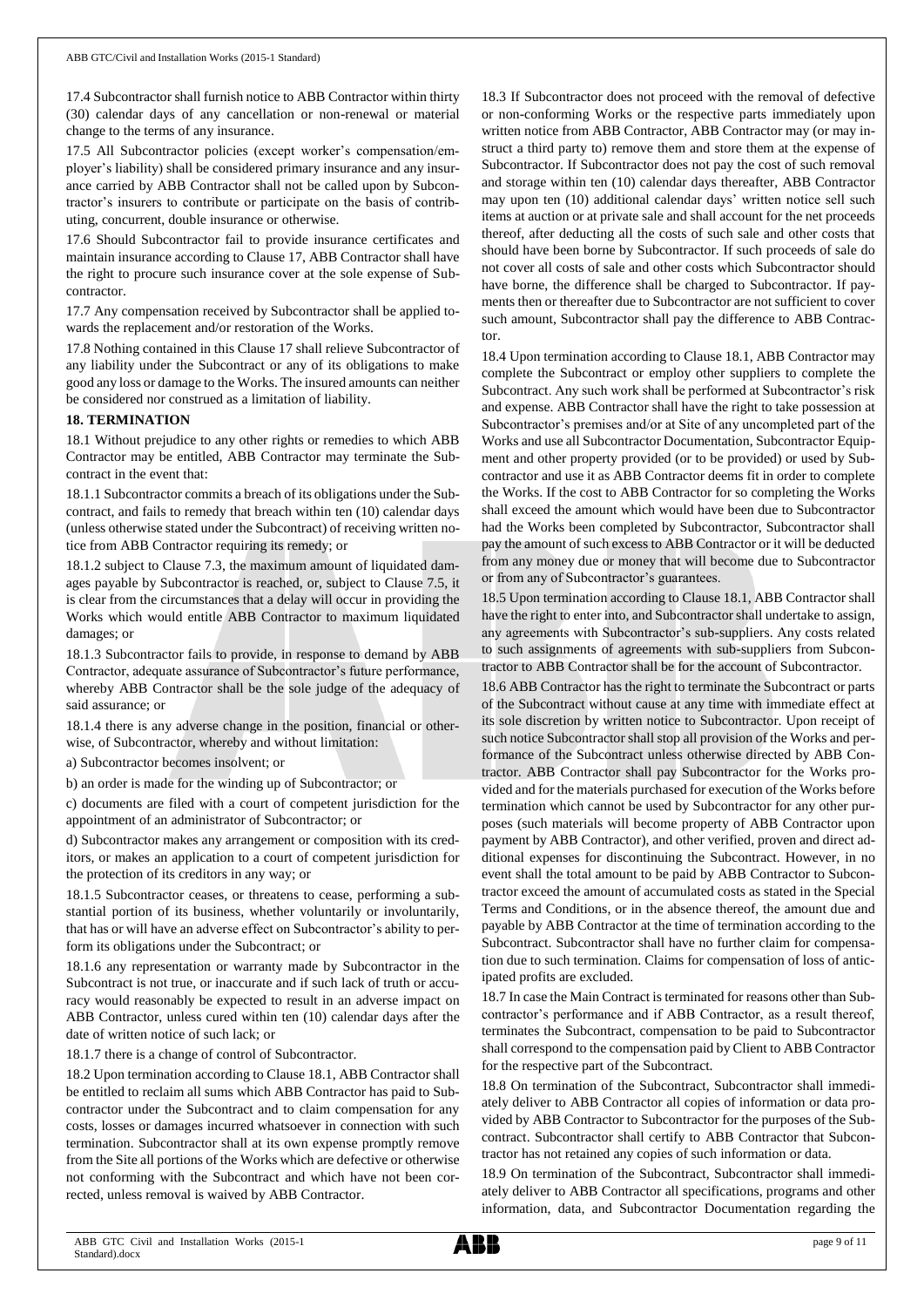Works which exist in any form whatsoever at the date of such termination, whether or not then complete.

18.10 Termination of the Subcontract, however arising, shall not affect or prejudice the accrued rights of the Parties as at termination, or the continuation of any provision expressly stated to survive, or implicitly surviving, termination.

# **19. COMPLIANCE, INTEGRITY**

19.1 Subcontractor shall provide the Works in compliance with all relevant legislation, laws, rules, regulations, and codes of practice, guidance and other requirements of any relevant government or governmental agency. To the extent that such regulations are advisory rather than mandatory, the standard of compliance to be achieved by Subcontractor shall be in compliance with the generally accepted best practice of the relevant industry.

19.2 Subcontractor must comply with the ABB Lists of Prohibited and Restricted Substances and with the reporting and other requirements regarding Conflict Minerals made available under **[www.abb.com](http://www.abb.com/) – Supplying – Material Compliance** or otherwise and shall provide ABB Contractor with respective documents, certificates and statements if requested. Any statement made by Subcontractor to ABB Contractor (whether directly or indirectly, e. g. where applicable via the ABB Supplier Registration and Pre-Qualification System) with regard to materials used for or in connection with the Works will be deemed to be a representation under the Subcontract.

19.3 Subcontractor represents and warrants that it is knowledgeable with, and is and will remain in full compliance with all applicable trade and customs laws, regulations, instructions, and policies, including, but not limited to, securing all necessary clearance requirements, proofs of origin, export and import licenses and exemptions from, and making all proper filings with appropriate governmental bodies and/or disclosures relating to the provision of services, the release or transfer of goods, hardware, software and technology to non U.S. nationals in the U.S., or outside the U.S., the release or transfer of technology and software having U.S. content or derived from U.S. origin software or technology.

19.4 No material or equipment included in or used for the Works shall originate from any company or country listed in any relevant embargo issued by the authority in the country where the Works shall be used or an authority otherwise having influence over the equipment and material forming part of the Works. If any of the Works are or will be subject to export restrictions, it is Subcontractor's responsibility to promptly inform ABB Contractor in writing of the particulars of such restrictions.

19.5 Both Parties warrant that each will not, directly or indirectly, and that each has no knowledge that the other Party or any third parties will, directly or indirectly, make any payment, gift or other commitment to its customers, to government officials or to agents, directors and employees of each Party, or any other party in a manner contrary to applicable laws (including but not limited to the U. S. Foreign Corrupt Practices Act and, where applicable, legislation enacted by member states and signatories implementing the OECD Convention Combating Bribery of Foreign Officials), and shall comply with all relevant laws, regulations, ordinances and rules regarding bribery and corruption. Nothing in the Subcontract shall render either Party or any of its Affiliates liable to reimburse the other for any such consideration given or promised.

19.6 Subcontractor herewith acknowledges and confirms that Subcontractor has received a copy of ABB's Code of Conduct and ABB's Supplier Code of Conduct or has been provided information on how to access both ABB Codes of Conduct online under **[www.abb.com/Integ](http://www.abb.com/Integrity)[rity](http://www.abb.com/Integrity)**. Subcontractor is obliged and agrees to perform its contractual obligations in accordance with both ABB Codes of Conduct, including but without limitation to all employment, health, safety and environmental requirements specified therein.

19.7 ABB has established the following reporting channels where Subcontractor and its employees may report suspected violations of applicable laws, policies or standards of conduct: Web portal: **[www.abb.com/Integrity](http://www.abb.com/Integrity) – Reporting Channels**; telephone and mail address: specified on this Web portal.

19.8 Any violation of an obligation contained in this Clause 19 shall be a material breach of the Subcontract. Either Party's material breach shall entitle the other Party to terminate the Subcontract with immediate effect and without prejudice to any further right or remedies under such Subcontract or applicable law.

19.9 Notwithstanding anything to the contrary contained in the Subcontract, Subcontractor shall, without any limitations, indemnify and hold harmless ABB Contractor from and against any liabilities, claim, proceeding, action, fine, loss, cost or damages arising out of or relating to any such violation of the above mentioned obligations and the termination of the Subcontract, or arising from export restrictions concealed by Subcontractor. With respect to export restrictions solely attributable to ABB Contractor's use of the Works, the now said commitment shall only apply to the extent Subcontractor has knowledge of or reasonably should have been aware of such use.

# **20. ASSIGNMENT AND SUBCONTRACTING**

20.1 Subcontractor shall neither novate nor assign, subcontract, transfer, nor encumber the Subcontract nor any parts thereof (including any monetary receivables from ABB Contractor) without prior written approval of ABB Contractor.

20.2 ABB Contractor may at any time assign, novate, encumber, subcontract or deal in any other manner with all or any of its rights or obligations under the Subcontract.

# **21. NOTICES AND COMMUNICATION**

21.1 Any notice shall (unless otherwise agreed upon) be given in the language of the Subcontract by sending the same by registered mail, courier, fax or by e-mail to the address of the relevant Party as stated in the Subcontract or to such other address as such Party may have notified in writing to the other for such purposes. E-mail and fax notices expressly require written confirmation issued by the receiving Party. Electronic read receipts may not under any circumstances be deemed as confirmation of notice. Electronic signatures shall not be valid, unless expressly agreed in writing by duly authorised representatives of the Parties.

21.2 ABB Contractor's and Subcontractor's representatives shall have weekly meetings at Site starting in the first week of execution of the Works at Site, or whenever requested by ABB Contractor, to discuss matters relating to the provision of the Works. Subcontractor is responsible to ensure that its representatives attending such meetings are fully competent and authorised to discuss and decide the respective matters relating to the provision of the Works, and have available all information and documents which may be required. ABB Contractor's representative shall prepare minutes for every meeting, the respective draft minutes shall be submitted to Subcontractor's representative for comments and approval by signing. Subcontractor's representative shall reply to the draft minutes within seventy-two (72) hours of receipt. If Subcontractor's representative does not reply or replies later, the draft minutes sent to Subcontractor's representative shall be regarded approved by Subcontractor and final.

### **22. WAIVERS**

Failure to enforce or exercise, at any time or for any period, any term of the applicable ABB GTC/Civil and Installation Works or the Subcontract does not constitute, and shall not be construed as, a waiver of such term and shall not affect the right later to enforce such term or any other term herein contained.

# **23. GOVERNING LAW AND DISPUTE SETTLEMENT**

23.1 The Subcontract shall be governed by and construed in accordance with the laws of the country (and/or the state, as applicable) of ABB Contractor's legal registration, however under exclusion of its conflict